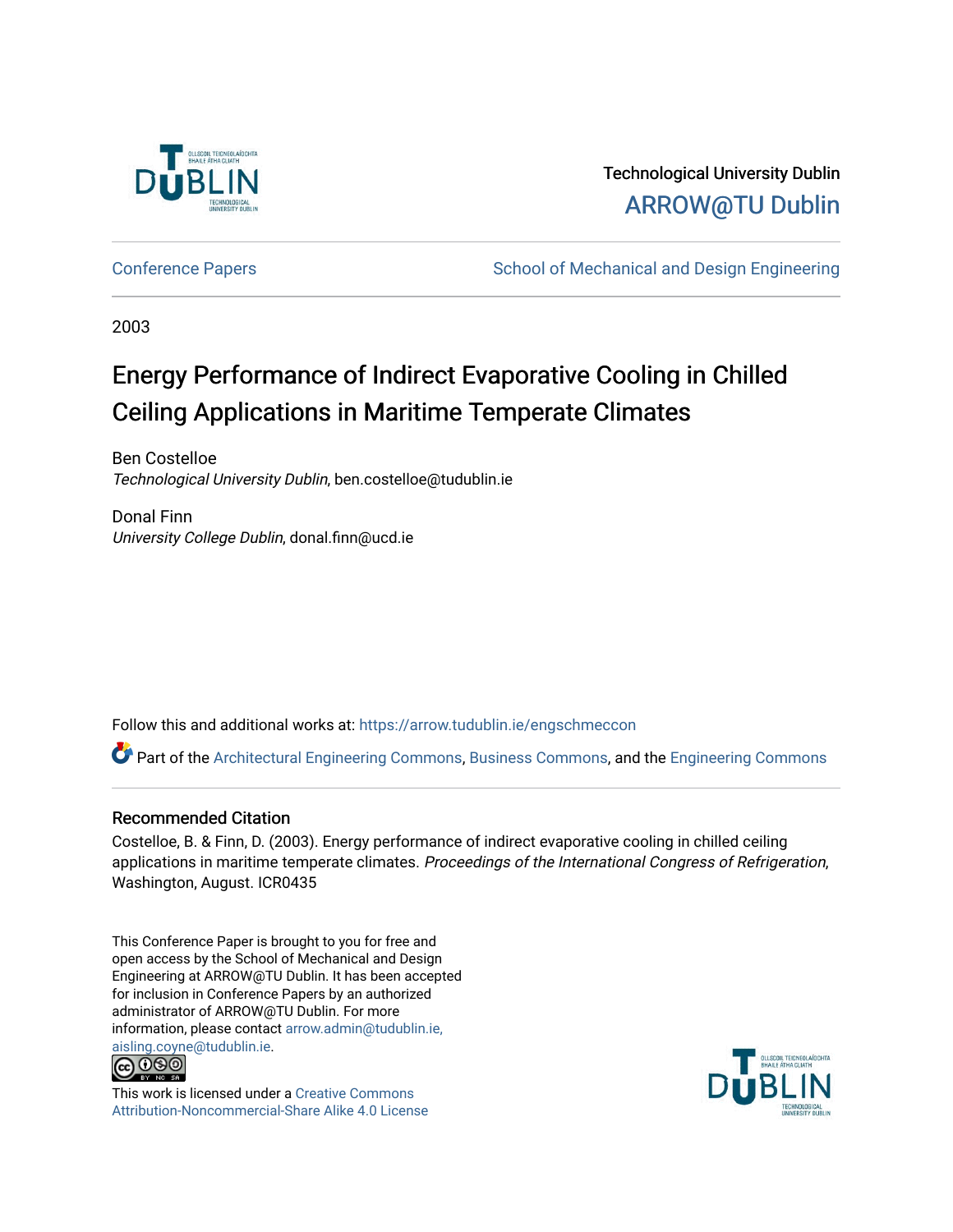## **ENERGY PERFORMANCE OF INDIRECT EVAPORATIVE COOLING IN CHILLED CEILING APPLICATIONS IN MARITIME TEMPERATE CLIMATES**

#### **Ben COSTELLOE\***, **Donal FINN\*\***

\*Dublin Institute of Technology, Bolton Street, Dublin 1, Ireland, ph: 353-1-4023826, fax: 353-1-4926326, e-mail: [ben.costelloe@dit.ie](mailto:ben.costelloe@dit.ie) \*\* University College Dublin, Dublin 4, Ireland

#### **ABSTRACT**

Evaporative cooling has had limited application in maritime, temperate, climates due to the low levels of cooling water availability which result, when low temperature (5 to  $8^{\circ}$ C), convection based, building cooling systems are used. However, the success of "high temperature" radiant cooling, in the form of chilled ceilings, has prompted a review of evaporative cooling in maritime, temperate, conditions. In order to maximize evaporative cooling availability, however, in this application, it is necessary to achieve low wet bulb temperature approach conditions, at viable levels of primary energy consumption. This paper presents the results of experimental research into the energy performance of an evaporative cooling test rig, designed to maximize cooling water availability at the temperatures required for chilled ceilings (14 to 18°C). Results are compared with typical energy efficiencies of conventional, refrigeration based, building cooling systems. A significant potential for improved energy performance, is shown.

#### **INTRODUCTION**

Concern with environmental emissions and global energy consumption has lead to the development of low energy cooling technologies, among them evaporative cooling, as an alternative to the use of refrigeration in buildings for general sensible cooling (Tassou, 1998). Cooling of buildings by means of water evaporation has traditionally been seen as appropriate mainly in hot and arid climates (Watt, 1986). The technique has had very limited application in maritime and temperate climates where the ambient relative humidity is often high. However, the recent success of chilled ceilings, as a effective means of cooling buildings has prompted a review of the evaporative cooling technique as an effective supplement to or even a substitute for, refrigeration based sensible cooling.

While the evaporative cooling technique can be exploited with any water based building cooling system, such as the commonly used fan coil system, the technique is particularly advantageous when a chilled ceiling system is used, due to the higher cooling water temperatures which are employed. Chilled ceiling systems generally require cooling water at 14 to 18°C. A typical design arrangement would be a supply temperature of 15°C with a 3°C rise, returning at 18˚C. A research project (CIBSE, 1998), which investigated thermal comfort conditions maintained in a test room, with internal heat gains of  $60W/m<sup>2</sup>$  and served by a chilled ceiling, established that cooling water, supplied to the ceiling, at a temperature as high as 18°C could maintain a satisfactory comfort index (a maximum dry resultant temperature of 25.2°C and a maximum predicted mean vote of +0.8) in the space. This maximum condition was measured between 16:00 and 17:00 hours with lower conditions at other times. This was considered acceptable, as it implies a predicted percentage dissatisfied of no greater than 20% for short periods. A temperature of 18°C would seem to be the maximum water temperature which can be used with sensible cooling systems, of this type, although this largely depends on the comfort criteria considered acceptable for each project and whether an adaptive approach to comfort conditions could be employed. Two recent research papers state that chilled ceiling radiant panels can operate with a supply water temperature as high as 18 to 20°C (Gan *et al*., 2000) and (Facao and Oliveira, 2000). However, a supply water temperature of 20˚C would involve an adaptive approach to comfort conditions.

Figure 1, which shows a simplified schematic of a typical indirect evaporative cooling system, indicates the relevant design parameters. An important performance parameter is the primary approach temperature (PAT) which is equal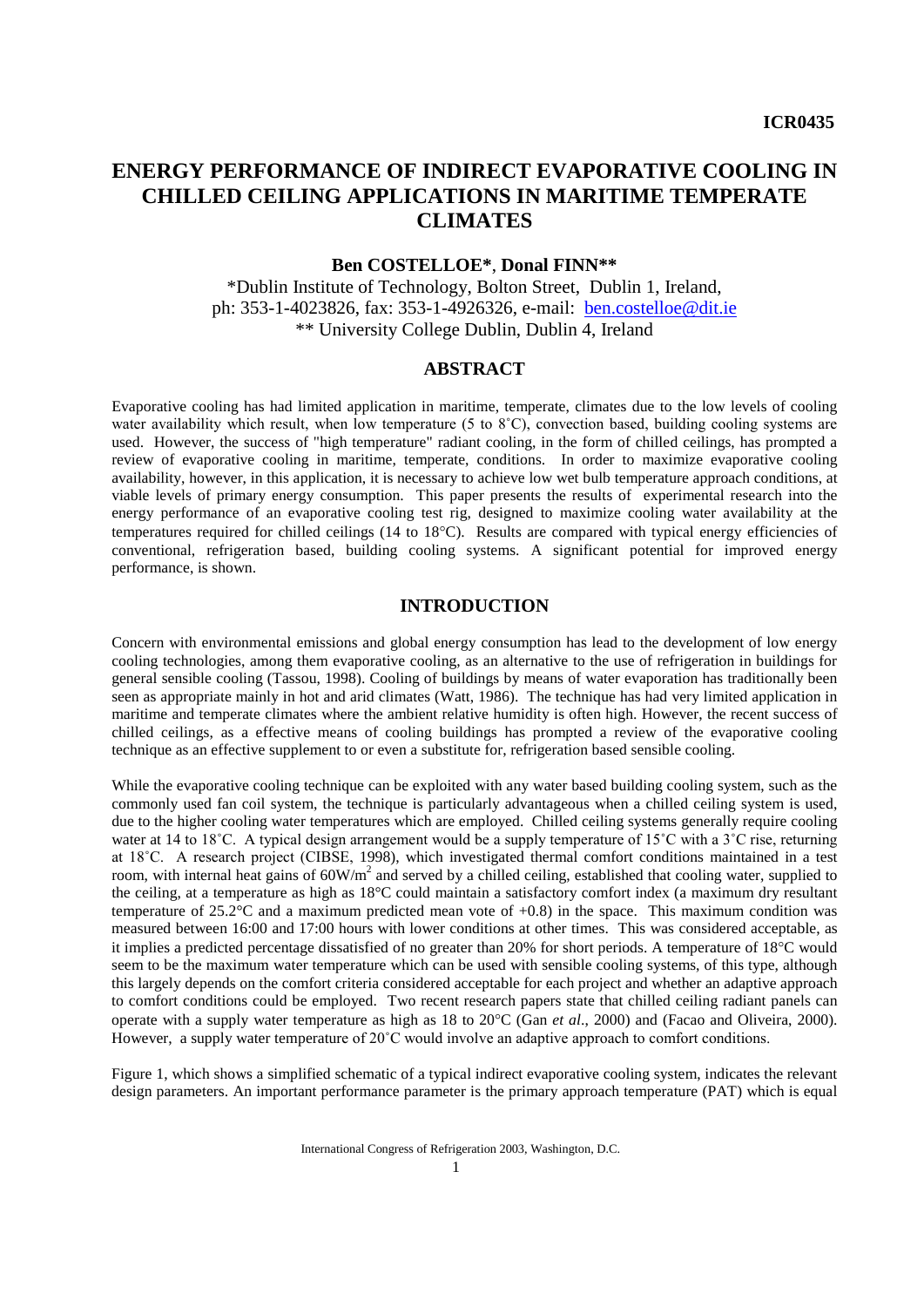to  $T_{\text{pf}}$  -  $T_{\text{wb}}$ . This aspect is complicated by the requirement, in contemporary applications, to separate the tower water circuit from the building cooling circuit with a heat exchanger. Physical and chemical tower side contaminants are therefore isolated from the secondary side, which can now be closed and pressurised. This action greatly reduces maintenance and water treatment in the extensive secondary circuit, allows different static pressures to be used in each stream, and gives more freedom in siting the tower. Hence the significant performance parameter becomes the secondary approach temperature (SAT) which is equal to  $T_{sf}$  -  $T_{wb}$ . The importance of the SAT, for evaporative cooling systems, is demonstrated in Figure 2, which shows the impact of reducing the SAT on the percentage total annual availability of cooling water for the possible range of cooling water temperatures, generated by evaporation, in Dublin (Costelloe and Finn, 2003). Examining this figure it can be seen, for example, that at a secondary flow ( $T_{sf}$ , see Figure 1) cooling water temperature of 16°C, the total annual availability increases from 50% at 8 K SAT to 88% at 3 K SAT. While the relationship between SAT and percentage annual availability differs for each location the impact of reducing the SAT on availability is generally considerable, in European locations. In Milan, for example, a similar reduction in SAT, at 16<sup>°</sup>C cooling water temperature, will increase total availability from 37% to 57% (Costelloe and Finn, 2003). Similar charts can be produced for other locations.



Figure 1: Simplified schematic of indirect evaporative cooling system with an open tower and chilled ceiling load.



Figure 2: Impact of secondary approach temperature on percentage total annual availability of cooling water, in Dublin, for a range of cooling water temperatures (°C), (Costelloe and Finn, 2003).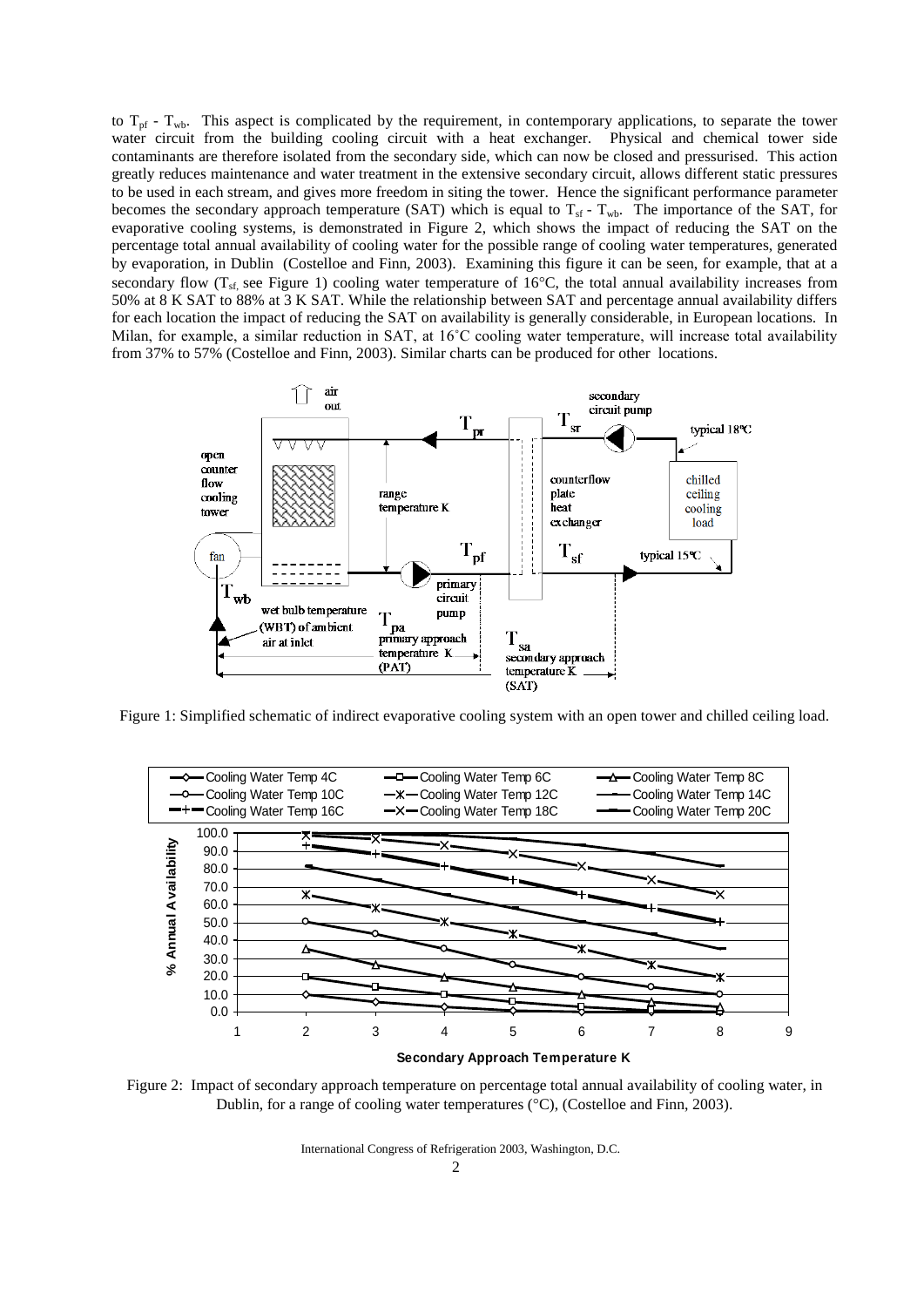Cooling water at 18˚C and 3K SAT is statistically unavailable for just 320 hours out of a possible 8760 hours per annum, in Dublin (Costelloe and Finn, 2003). The extent of availability, therefore, is so wide that it comes very close to providing year round cooling. Table 1, in ascending order of the wet bulb temperature (WBT), shows the 1% external design conditions for some cities in north western Europe with temperate and maritime climates (ASHRAE 1997). All these cities have similar external design WBTs, but different dry bulb temperatures (DBT) and would, therefore, have approximately similar levels of cooling water availability, in summer, at similar SATs.

| City               | 1% DBT °C | Mean coincident WBT <sup>°</sup> C | 1% WBT       | 1% humidity | 1% dew   |
|--------------------|-----------|------------------------------------|--------------|-------------|----------|
|                    |           | (coincident with DBT)              | $^{\circ}$ C | ratio g/kg  | point °C |
| Glasgow            | 21.6      | 16.0                               | 16.7         | 10.7        | 15.0     |
| <b>Belfast</b>     | 20.7      | 15.9                               | 16.8         | 11.1        | 15.5     |
| Dublin             | 20.6      | 16.3                               | 17.1         | 11.4        | 15.9     |
| Copenhagen         | 23.2      | 16.4                               | 17.4         | 11.0        | 15.5     |
| Oslo (Fernebo)     | 24.8      | 16.4                               | 17.4         | 11.2        | 15.8     |
| Manchester         | 23.1      | 16.4                               | 17.4         | 11.3        | 15.7     |
| Helsinki           | 24.1      | 16.3                               | 17.6         | 11.4        | 15.9     |
| Plymouth           | 22.1      | 16.6                               | 17.6         | 11.9        | 16.6     |
| Stockholm (Bromma) | 24.2      | 16.2                               | 17.7         | 11.5        | 16.1     |
| Tallinn            | 23.3      | 16.9                               | 17.9         | 11.7        | 16.3     |

Table 1: One percent design conditions for European cities with temperate, maritime climates (ASHRAE, 1997)

This raises the prospect that the evaporative cooling technique, either acting alone or in conjunction with other low energy cooling strategies (such as night ventilation or fabric thermal storage), can supplant rather than simply supplement the requirement for refrigeration based sensible cooling, in these locations. For this to occur the evaporative cooling system must be used in conjunction a "high temperature" building cooling system, such as a chilled ceiling, and a low approach condition must be achieved in the cooling tower and heat exchanger, particularly during the warmer months. This, in turn, requires a high air and water mass flow rate, per unit of load, in the cooling tower, which itself, has the potential to raise the energy consumption of the process. The success of this strategy, therefore, largely depends on achieving low approach conditions, in the heat rejection system, at viable levels of primary energy consumption. In order to investigate this issue an automated experimental research facility has been designed and constructed as shown in Figure 3.



Figure 3: Schematic diagram of evaporative cooling experimental test rig with open tower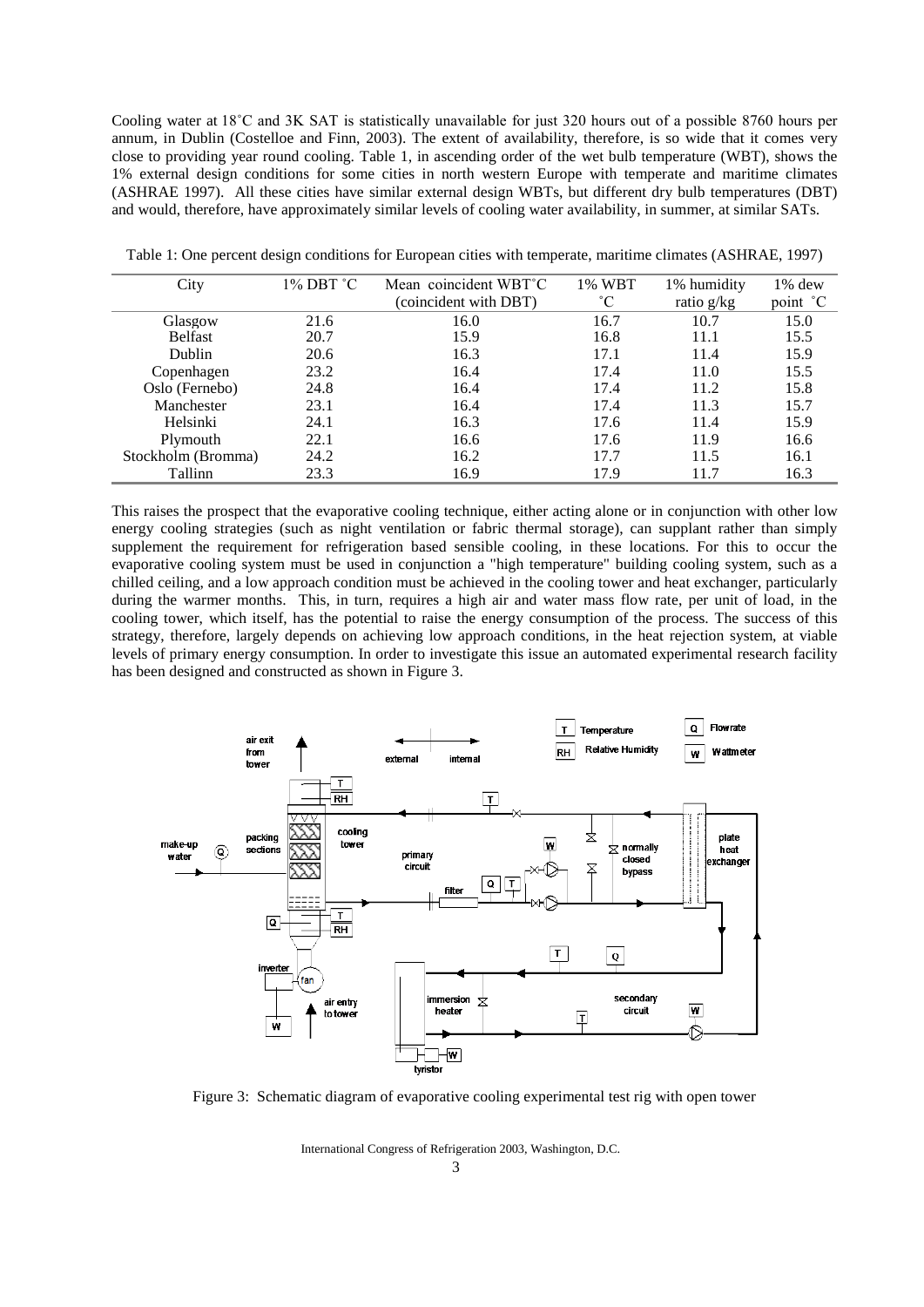The test rig includes a prototype cooling tower, with three packing sections and a laboratory test rig with automatic data logging of key variables. The design of the open counter-flow cooling tower and the plate heat exchanger is optimized for close approach conditions. The electrical energy consumption of all power consuming equipment is individually measured and recorded. Modulated speed control of the cooling tower fan is achieved by inverter control of the fan motor. The cooling load is provided by an in-line electric immersion heater with modulated thyristor control. This enables the imposed cooling load on the tower to be accurately measured and controlled. The design of the rig is described in detail elsewhere (Costelloe and Finn, 2000).

#### **1 ENERGY PERFORMANCE TESTS**

The energy performance of the process can be assessed in terms of the energy coefficient of performance (COP) or the cooling energy produced by the evaporation process, per unit of electrical energy input to the cooling tower fan and primary circuit pump. For the purpose of the research tests this parameter can be defined as:

$$
\text{COP} = Q / (P_f + P_p) \tag{1}
$$

where

 $Q =$  accumulated cooling energy effect over the test period (kWh).

 $P_f$  = accumulated energy input to cooling tower fan over the test period (kWh).

 $P_p$  = accumulated energy input to primary circuit pump over the test period (kWh).

In general, chilled ceiling systems, require cooling water at a constant design temperature through out the year. The cooling water temperature cannot be allowed to fall, if condensation on the chilled ceiling, is to be avoided. Furthermore, chilled ceilings have also been shown to have a significant degree of self regulation (Butler, 1998), with an increased cooling output as room conditions rise at a constant design cooling water supply temperature. This feature enables the energy performance to be improved at lower ambient WBT, as the cooling tower air volume flow rate can be reduced, which increases the approach condition, but maintains the required design cooling water temperature. The objective of the tests, therefore, was to measure the energy performance of the heat rejection process, not only at minimum or design approach conditions but also across a typical range of 3 to 10 K SAT. The energy performance needs to be assessed, in the first instance, at a constant full cooling load of 24 kW at various approach conditions (tests 1-5). Secondly, in order to simulate the situation in which a partial cooling load was imposed on the tower, the same series of tests were repeated at a constant partial load of 17kW, or 70% of the full load (tests 6-11). The test results are summarised in Table 2. Ambient WBT ranged from 8 to 14°C during the tests.

Table 2: Summary of results of energy performance tests on evaporative cooling test rig

|                | 2       | 3               | 4           | 5            | 6          | 7          | 8          |
|----------------|---------|-----------------|-------------|--------------|------------|------------|------------|
| Test           | Cooling | Accumulated     | Accumulated | Accumulated  | Average    | Average    | Test       |
| no.            | tower   | cooling energy  | energy      | energy       | <b>PAT</b> | <b>SAT</b> | <b>COP</b> |
|                | fan     | effect          | input to    | input to     | achieved   | achieved   |            |
|                | power   | (load rejected) | tower fan   | primary pump |            |            |            |
|                | $\%$    | kWh             | kWh         | kWh          | K          | K          |            |
|                | 100     | 48.2            | 5.0         | 1.4          | 1.2        | 4.4        | 7.5        |
| $\overline{c}$ | 75      | 45.3            | 3.8         | 1.3          | 1.3        | 4.4        | 8.9        |
| 3              | 60      | 47.9            | 2.9         | 1.3          | 1.7        | 4.8        | 11.4       |
| 4              | 32      | 47.0            | 1.6         | 1.3          | 4.4        | 7.4        | 16.2       |
| 5              | 20      | 47.0            | 1.0         | 1.3          | 6.2        | 9.4        | 20.4       |
| 6              | 100     | 34.4            | 5.1         | 1.3          | 1.0        | 3.0        | 5.4        |
| 7              | 75      | 35.0            | 3.8         | 1.2          | 1.0        | 2.9        | 7.0        |
| 8              | 60      | 35.0            | 3.0         | 1.3          | 1.5        | 3.8        | 8.1        |
| 9              | 32      | 33.9            | 1.6         | 1.3          | 2.5        | 4.7        | 11.7       |
| 10             | 20      | 34.1            | 1.1         | 1.3          | 4.1        | 6.5        | 14.2       |
| 11             | 16      | 34.1            | 0.8         | 1.3          | 5.5        | 7.8        | 16.2       |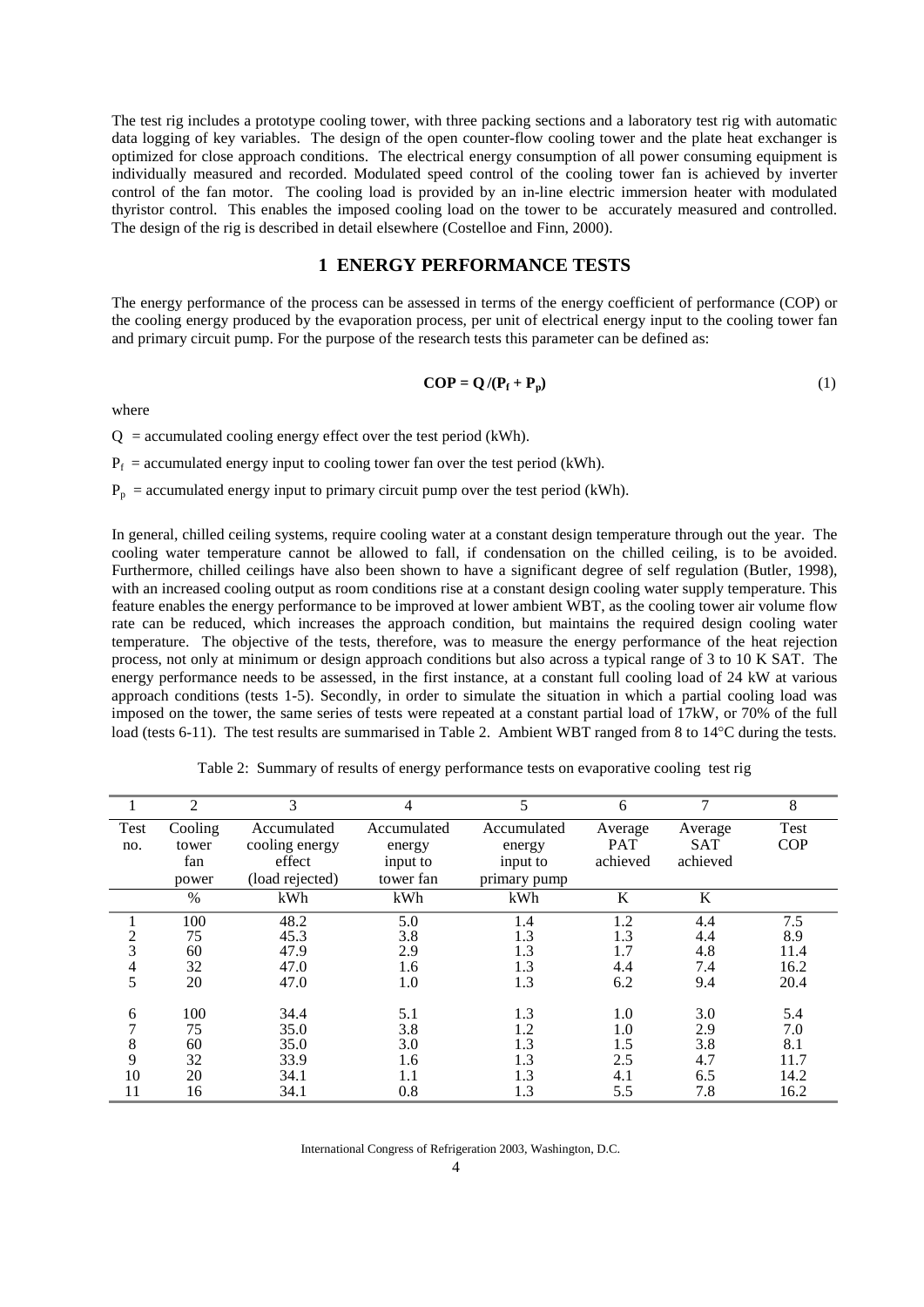#### **2 DISCUSSION OF RESULTS**

Figure 4 shows the dependence of the SAT on the cooling tower fan power. The rising SAT (and hence the reduction in the potential for cooling water generation) which results from reducing the fan power is clearly demonstrated. For both loads, the initial 40% reduction, results in a small 1 K rise in SAT. Hence significant energy benefits can be gained, initially, for small reductions in cooling potential. However, subsequent reductions in power input result in a steep rise in the approach condition and hence a significant decline in cooling availability.

Figure 5 expresses the relationship between the measured fan power input and the test COP, as defined in equation 1. As shown also in Table 3 the possible COP ranged from 5.4 to 20.4. These values are comparable with those reported by Hasan and Siren (2002), in a computational modeling study on closed wet towers for which a possible range of COP of 3 to 20 was indicated. For the 24 kW full load the COP rises from a minimum of 7.5 at a SAT of 4.4 K to 20.4 at an approach of 9.4 K. This performance can be compared with the COP levels which can be achieved with standard vapour compression systems, which range from 2.8 for small air cooled screw machines to the very best values of 7.0 which are reported for large water cooled centrifugal machines, operating at full load and producing chilled water at conventional temperatures of 5 to 8°C, as quoted in a review by Davis *et al*., (1999). In this review the COP level indicated is based on the efficiency of converting input energy into output cooling, within the machine; it does not take account of energy used outside the chiller, such as in pumps and cooling tower fans, in water cooled machines. While some modern vapour compression machines (particularly water cooled screw and centrifugal) can display a significant improvement in energy efficiency, at part load, the 17 kW part load maximum COP of the evaporative cooling process, at 16.2 is three times the initial COP at 5.4 (for a rise of 4.8 K in SAT) and is at least twice the best part load COP, which can be achieved, with current vapour compression systems. The significantly smaller fan power inputs required under higher approach partial load conditions makes possible the achievement high levels of COP, at lower loads in the non-summer months, when inverter control of the cooling tower fan is employed. The results measured are also comparable with the maximum COP of 16.6, reported by Tassou (1998) and achieved with wet bulb temperatures below 19˚C for supply air cooling using a combination of indirect air cooling followed by direct evaporative adiabatic cooling, in an air stream. This analysis demonstrates, therefore, that even with the inclusion of the primary water pump power in the COP assessment, favourable levels of COP can be achieved, particularly in the off-peak cooling season. This is significant, as low approach evaporative cooling requires a lower temperature difference between tower water inlet and outlet (the range temperature) and hence primary circuit pumps are relatively large for the load rejected.



Figure 4: Dependence of the secondary approach temperature on fan power input. Measured data points, associated power law regression lines and regression line equations are shown.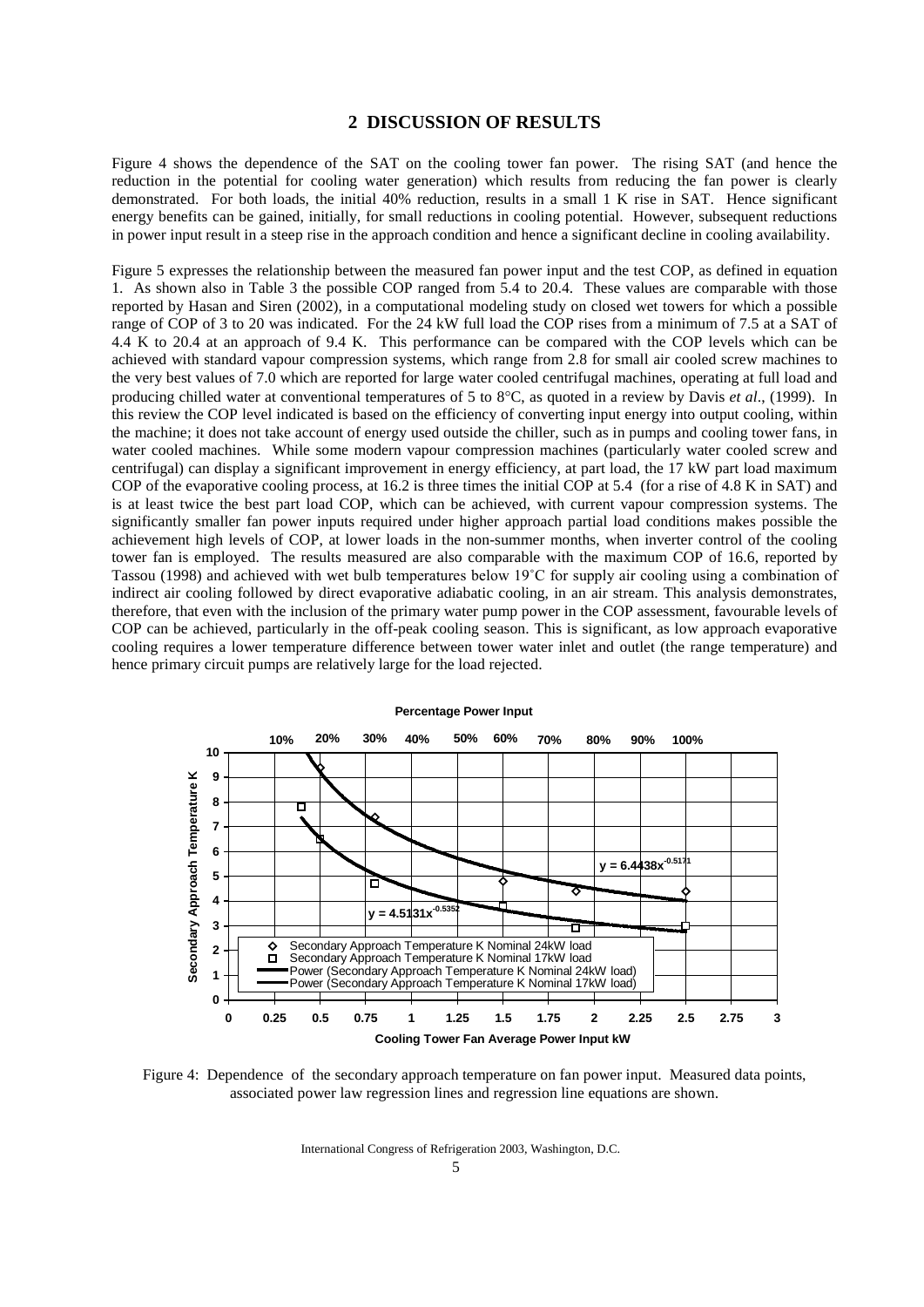

Figure 5: Relationship between fan power input and COP for the test rig. Measured data points, associated power law regression lines and regression line equations are shown.

#### **3 ASSESSMENT OF RANGE OF ANNUAL ENERGY PERFORMANCE**

Knowing the annual statistical frequency of occurrence of each WBT, (Costelloe and Finn, 2003) it is possible to determine an annualised COP for a specific cooling water temperature for each location and hence the range of the annual energy performance can be assessed. Hence, as shown in Table 3 it is possible to determine (Costelloe and Finn, 2001) the required series of SAT and their associated availability through out the year, for any given cooling water temperature. Knowing the relationship between the fan power input and the SAT achieved, for each load, from the regression line equation fitted to the experimental data (see Figure 4), the fan power required at each SAT can be predicted. For example, for the 17kw load, the correlation between the SAT and the fan power input is given by the power law regression equation:

$$
T_{sa} = 4.5131 W_f^{-0.5352}
$$
 (2)

where

 $T_{sa}$  = secondary approach temperature (K) and  $W_f$  = fan power input (kW).

Alternatively, where  $W_f$  is required from a known  $T_{sa}$ , the rearranged form of this equation can be used as follows:

$$
W_f = 10^{-[(\log (Tsa/4.5131))/0.5352]}
$$
 (3)

These correlations define the relationship between column 5 and 6 of Table 3. Table 3 shows an analysis for a 15°C supply water temperature at a constant 17 kW cooling load and shows that in that portion of a full year (7137 hours), for which it is, statistically, feasible to generate 15°C cooling water in Dublin, on the basis of the test results, a primary energy consumption of 9,130 kWh is required to reject a total of 121,329 kWh. This results in an effective annual COP of 13.3, using the definition of COP stated in equation 1. On the same basis, cooling water generated at 18°C, at a constant load of 24kW has an effective annual COP 18.7.

These effective annual COPs would apply, however, only in a building with a constant steady year round, sensible, cooling load, such as occurs in data processing centres. In most buildings, subject to seasonal and diurnal variations in load the annualised COP would be less than these values. The use of this assessment, therefore, is to define the range and limits of the annual energy performance, at a particular design cooling water temperature, when a variable approach temperature control strategy is employed, with an inverter controlled cooling tower fan.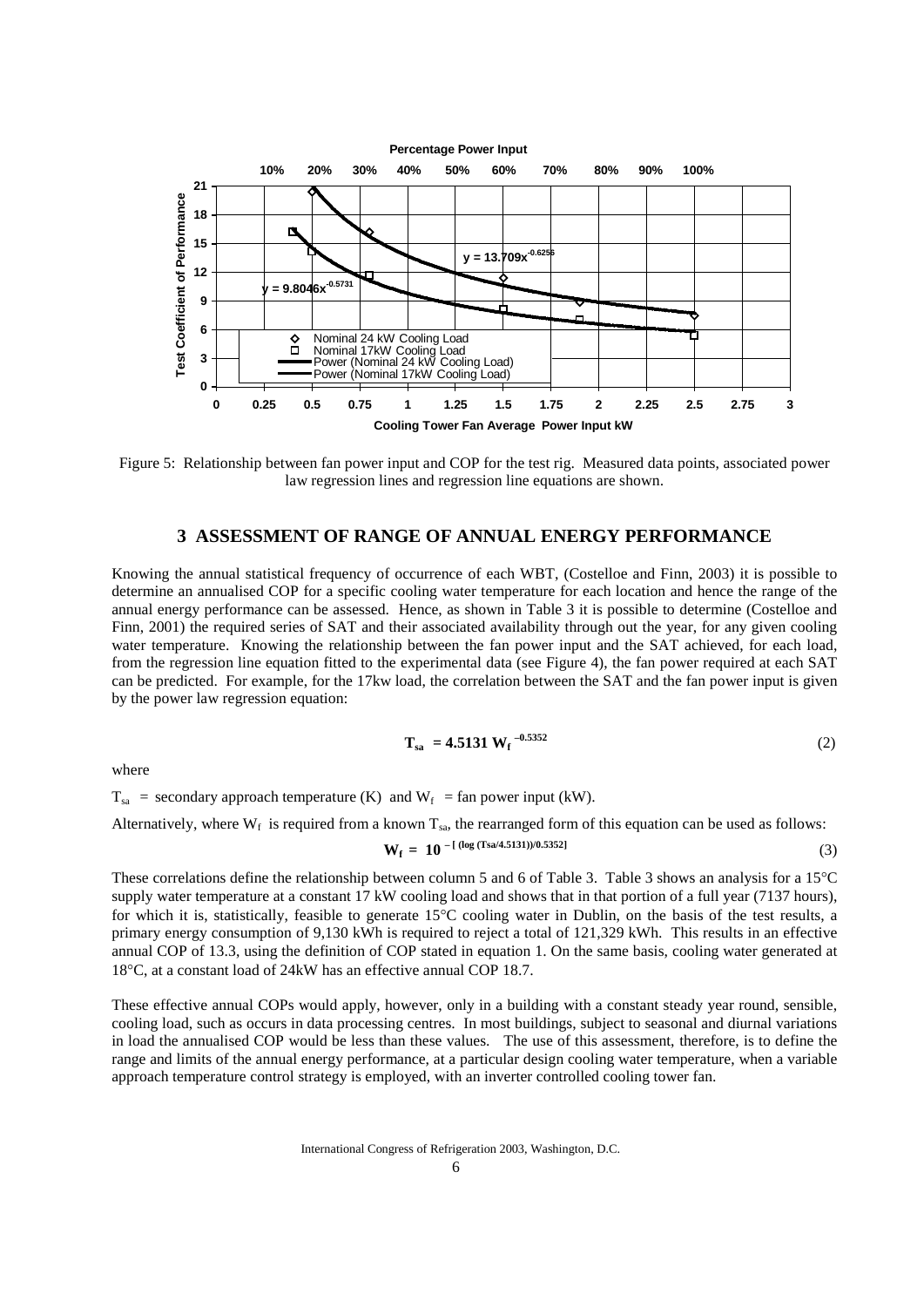|                 | $\overline{c}$       | 3               | 4         | 5                  | 6          | 7          | 8        | 9       | 10         |
|-----------------|----------------------|-----------------|-----------|--------------------|------------|------------|----------|---------|------------|
| Ambient         | Number               | Number          | % annual  | <b>SAT</b>         | Tower      | Primary    | Total    | Cooling | Effective  |
| <b>WBT</b>      | of annual            | of annual       | hours     | required           | fan        | pump       | primary  | energy  | <b>COP</b> |
| (Dublin)        | hours                | hours at        | less than | for $15^{\circ}$ C | power      | power      | energy   | effect  | in this    |
|                 | less than            | <b>WBT</b>      | or equal  | cooling            | required   | required   | fan $\&$ | in this | number     |
|                 | or equal             | range of        | to WBT    | water              | at this    | at this    | pump     | number  | cooling    |
|                 | to WBT               | <b>WBT-0.5C</b> |           |                    | <b>SAT</b> | <b>SAT</b> |          | hours   | hours      |
| $\rm ^{\circ}C$ | hours                | hours           | $\%$      | K                  | kW         | kW         | kWh      | kWh     |            |
| 7 or less       | 3778                 | 3778            | 43.1      | 8.0                | 0.34       | 0.65       | 3752     | 64226   | 17.1       |
| 7.5             | 4103                 | 325             | 46.8      | 7.5                | 0.39       | 0.65       | 337      | 5525    | 16.4       |
| 8.0             | 4414                 | 311             | 50.4      | 7.0                | 0.44       | 0.65       | 339      | 5287    | 15.6       |
| 8.5             | 4710                 | 296             | 53.8      | 6.5                | 0.51       | 0.65       | 342      | 5032    | 14.7       |
| 9.0             | 5058                 | 348             | 57.7      | 6.0                | 0.59       | 0.65       | 431      | 5916    | 13.7       |
| 9.5             | 5446                 | 388             | 62.2      | 5.5                | 0.69       | 0.65       | 520      | 6596    | 12.7       |
| 10.0            | 5760                 | 314             | 65.8      | 5.0                | 0.83       | 0.65       | 463      | 5338    | 11.5       |
| 10.5            | 6115                 | 355             | 69.8      | 4.5                | 1.01       | 0.65       | 588      | 6035    | 10.3       |
| 11.0            | 6461                 | 346             | 73.8      | 4.0                | 1.25       | 0.65       | 658      | 5882    | 8.9        |
| 11.5            | 6816                 | 355             | 77.8      | 3.5                | 1.61       | 0.65       | 802      | 6035    | 7.5        |
| 12.0            | 7137                 | 321             | 81.5      | 3.0                | 2.14       | 0.65       | 897      | 5457    | 6.1        |
|                 |                      |                 |           |                    |            | Total      | 9130     | 121329  |            |
|                 | Effective annual COP |                 |           |                    |            | 13.3       |          |         |            |

Table 3: Computation of annual energy performance for a constant 15°C cooling water generation and 17kW load.

#### **CONCLUSIONS**

The results of experimental research into the energy performance of cooling water generation by indirect evaporative means, at temperatures suitable for chilled ceiling applications, under low and variable approach conditions, in an open cooling tower test rig have been presented and discussed. At low approach conditions the research indicates that the energy performance is still significantly better than that of the typical vapour compression, air cooled alternative but, approaches the COP levels which are reported for large high efficiency, water cooled, vapour compression plant. The following specific conclusions can be drawn:

At a full test rig load of 24 kW, and with a secondary approach temperature ranging from 4.4 to 4.8 K, a COP ranging from 7.5 to 11.4 was achieved, with primary circuit pump energy included in the COP calculation. These COP values are above the very best values of 7.0 which are reported for large vapour compression water cooled centrifugal machines and are considerably better than the standard reciprocating air cooled machine for which COP values of the order of 4.0 are typical, at these conditions. At these approach conditions the total annual availability of cooling water at 15°C is approximately 80% in Dublin and 72% in London.

At a partial load of 17 kW and with a SAT ranging from 2.9 to 3.8 K, a COP ranging from 5.4 to 8.1 was achieved, when primary pump energy is included in the COP calculation. Hence at very low approach and partial load conditions, the COP levels are comparable with the values reported for modern large high efficiency water cooled vapour compression plants. The COP achieved in this work are also comparable with those reported recently in a computational modelling study on closed wet towers, in this application (see discussion of results).

When advantage is taken of a falling ambient WBT, while generating a constant temperature cooling water, through out the year, the analysis of the results indicate that considerable reductions can be achieved in the annual energy consumption. For a constant 18°C cooling water generation, in Dublin, at a steady load of 24 kW, the annualised (over the 7949 hours available) COP is 18.8 and for a constant 15°C cooling water generation, at a steady load of 17 kW, the annualised (over the 7137 hours available) COP is 13.3. These values indicate the limits of the process, rather than typical values, which could be achieved. To achieve high levels of annual COP it is, therefore, necessary to incorporate accurate control of the cooling tower fan speed, in a manner which automatically tracks the ambient enthalpy condition. Similar and interlocked control of the primary pump is also desirable. Further research is required to develop a control optimisation analysis for fan and primary pump control strategy to minimise total energy input.